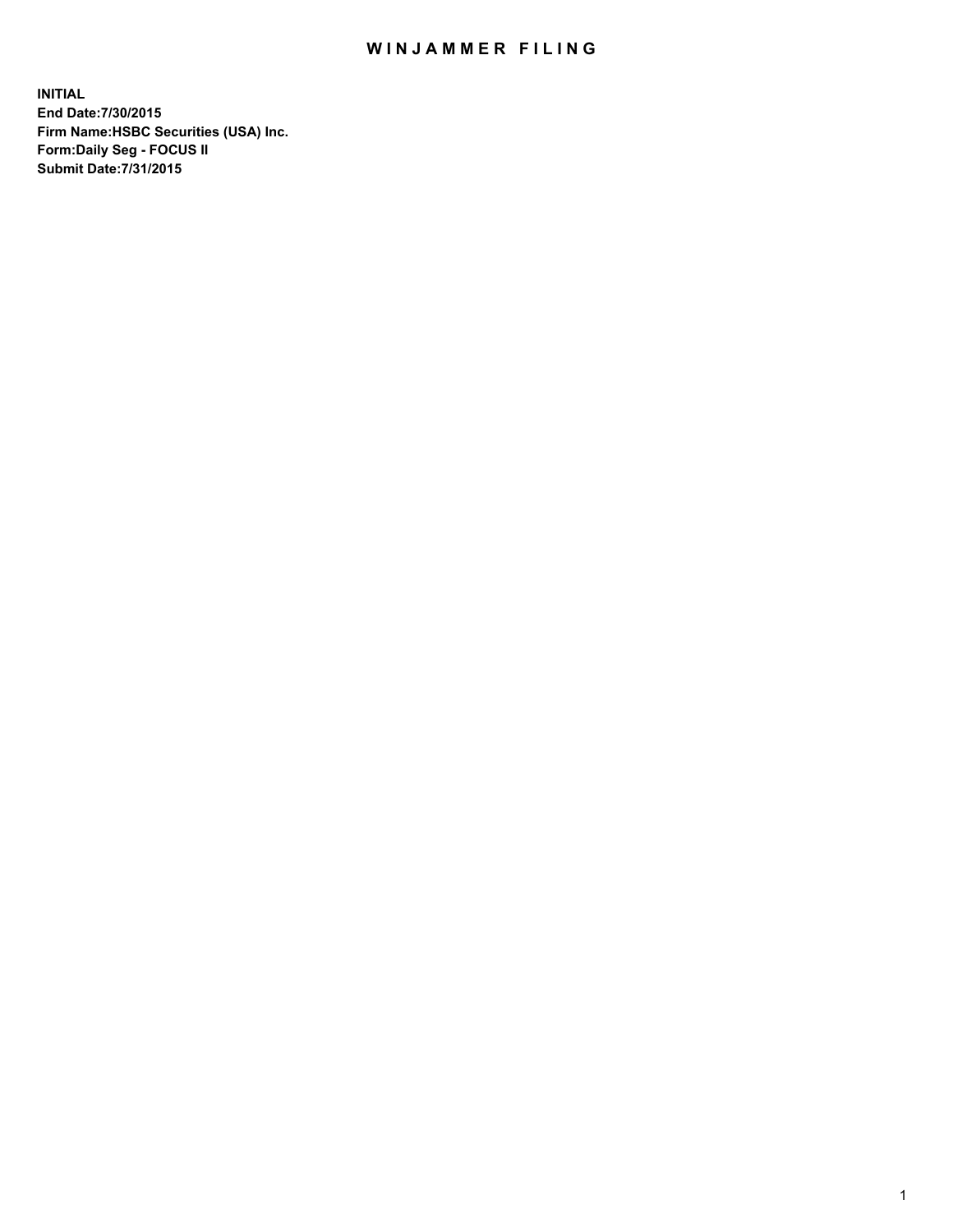## **INITIAL End Date:7/30/2015 Firm Name:HSBC Securities (USA) Inc. Form:Daily Seg - FOCUS II Submit Date:7/31/2015 Daily Segregation - Cover Page**

| Name of Company<br><b>Contact Name</b><br><b>Contact Phone Number</b><br><b>Contact Email Address</b>                                                                                                                                                                                                                         | <b>HSBC Securities (USA) Inc.</b><br>Steven richardson<br>212-525-6445<br>steven.richardson@us.hsbc.com |
|-------------------------------------------------------------------------------------------------------------------------------------------------------------------------------------------------------------------------------------------------------------------------------------------------------------------------------|---------------------------------------------------------------------------------------------------------|
| FCM's Customer Segregated Funds Residual Interest Target (choose one):<br>a. Minimum dollar amount: ; or<br>b. Minimum percentage of customer segregated funds required:% ; or<br>c. Dollar amount range between: and; or<br>d. Percentage range of customer segregated funds required between: % and %.                      | 50,000,000<br>0 <sub>0</sub><br>0 <sub>0</sub>                                                          |
| FCM's Customer Secured Amount Funds Residual Interest Target (choose one):<br>a. Minimum dollar amount: ; or<br>b. Minimum percentage of customer secured funds required:%; or<br>c. Dollar amount range between: and; or<br>d. Percentage range of customer secured funds required between:% and%.                           | 10,000,000<br>0 <sub>0</sub><br>00                                                                      |
| FCM's Cleared Swaps Customer Collateral Residual Interest Target (choose one):<br>a. Minimum dollar amount: ; or<br>b. Minimum percentage of cleared swaps customer collateral required:%; or<br>c. Dollar amount range between: and; or<br>d. Percentage range of cleared swaps customer collateral required between:% and%. | 70,000,000<br>0 <sub>0</sub><br>00                                                                      |

Attach supporting documents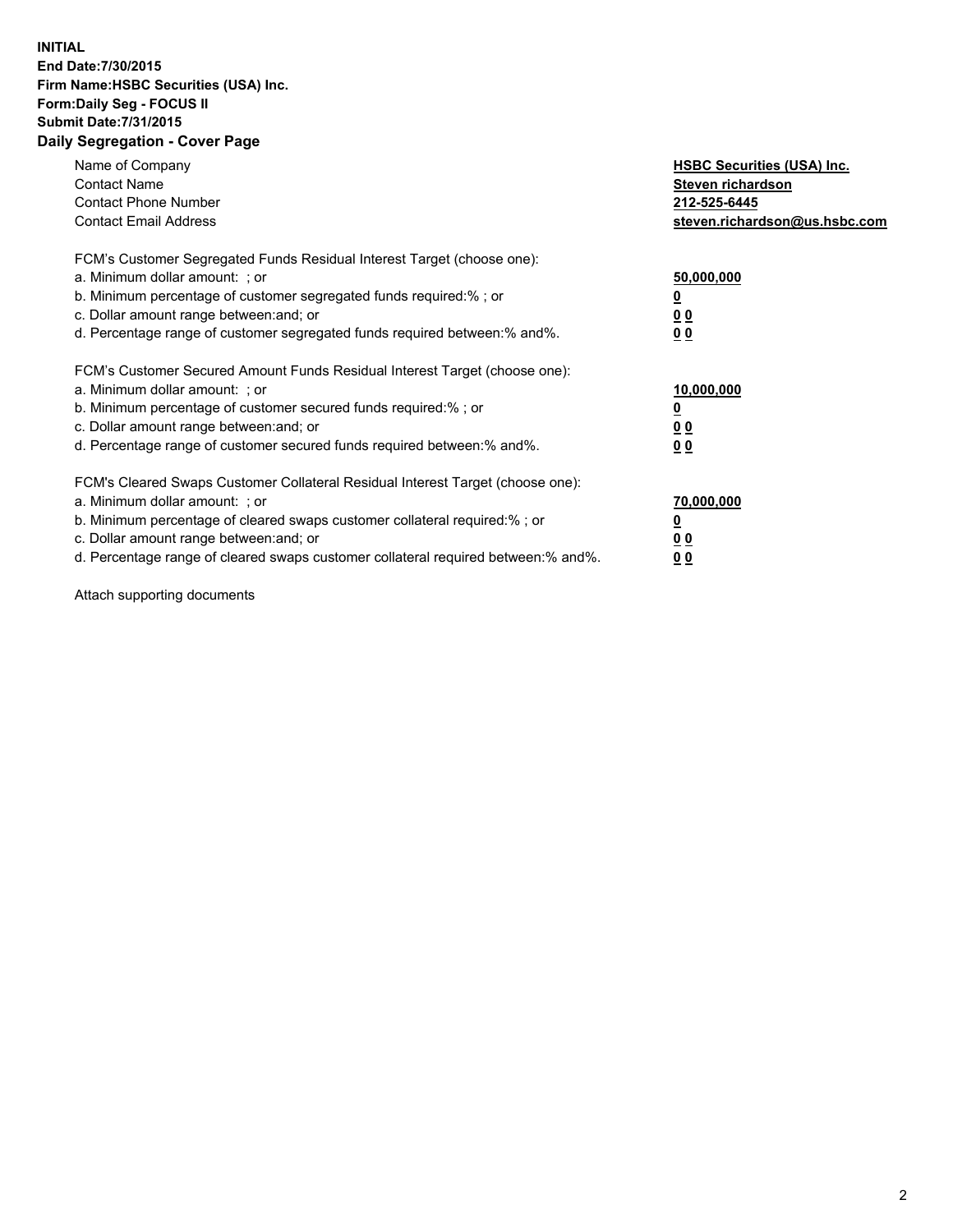**INITIAL End Date:7/30/2015 Firm Name:HSBC Securities (USA) Inc. Form:Daily Seg - FOCUS II Submit Date:7/31/2015 Daily Segregation - Secured Amounts**

Foreign Futures and Foreign Options Secured Amounts Amount required to be set aside pursuant to law, rule or regulation of a foreign government or a rule of a self-regulatory organization authorized thereunder **0** [7305] 1. Net ledger balance - Foreign Futures and Foreign Option Trading - All Customers A. Cash **58,779,099** [7315] B. Securities (at market) **44,487,012** [7317] 2. Net unrealized profit (loss) in open futures contracts traded on a foreign board of trade **3,295,277** [7325] 3. Exchange traded options a. Market value of open option contracts purchased on a foreign board of trade **0** [7335] b. Market value of open contracts granted (sold) on a foreign board of trade **0** [7337] 4. Net equity (deficit) (add lines 1. 2. and 3.) **106,561,388** [7345] 5. Account liquidating to a deficit and account with a debit balances - gross amount **1,225,486** [7351] Less: amount offset by customer owned securities **-1,211,049** [7352] **14,437** [7354] 6. Amount required to be set aside as the secured amount - Net Liquidating Equity Method (add lines 4 and 5) **106,575,825** [7355] 7. Greater of amount required to be set aside pursuant to foreign jurisdiction (above) or line 6. **106,575,824** [7360] FUNDS DEPOSITED IN SEPARATE REGULATION 30.7 ACCOUNTS 1. Cash in banks A. Banks located in the United States **30,919,027** [7500] B. Other banks qualified under Regulation 30.7 **0** [7520] **30,919,027** [7530] 2. Securities A. In safekeeping with banks located in the United States **44,487,012** [7540] B. In safekeeping with other banks qualified under Regulation 30.7 **0** [7560] **44,487,012** [7570] 3. Equities with registered futures commission merchants A. Cash **0** [7580] B. Securities **0** [7590] C. Unrealized gain (loss) on open futures contracts **0** [7600] D. Value of long option contracts **0** [7610] E. Value of short option contracts **0** [7615] **0** [7620] 4. Amounts held by clearing organizations of foreign boards of trade A. Cash **0** [7640] B. Securities **0** [7650] C. Amount due to (from) clearing organization - daily variation **0** [7660] D. Value of long option contracts **0** [7670] E. Value of short option contracts **0** [7675] **0** [7680] 5. Amounts held by members of foreign boards of trade A. Cash **62,637,341** [7700] B. Securities **0** [7710] C. Unrealized gain (loss) on open futures contracts **3,295,277** [7720] D. Value of long option contracts **0** [7730] E. Value of short option contracts **0** [7735] **65,932,618** [7740] 6. Amounts with other depositories designated by a foreign board of trade **0** [7760] 7. Segregated funds on hand **0** [7765] 8. Total funds in separate section 30.7 accounts **141,338,657** [7770] 9. Excess (deficiency) Set Aside for Secured Amount (subtract line 7 Secured Statement Page 1 from Line 8) **34,762,833** [7380] 10. Management Target Amount for Excess funds in separate section 30.7 accounts **10,000,000** [7780] 11. Excess (deficiency) funds in separate 30.7 accounts over (under) Management Target **24,762,833** [7785]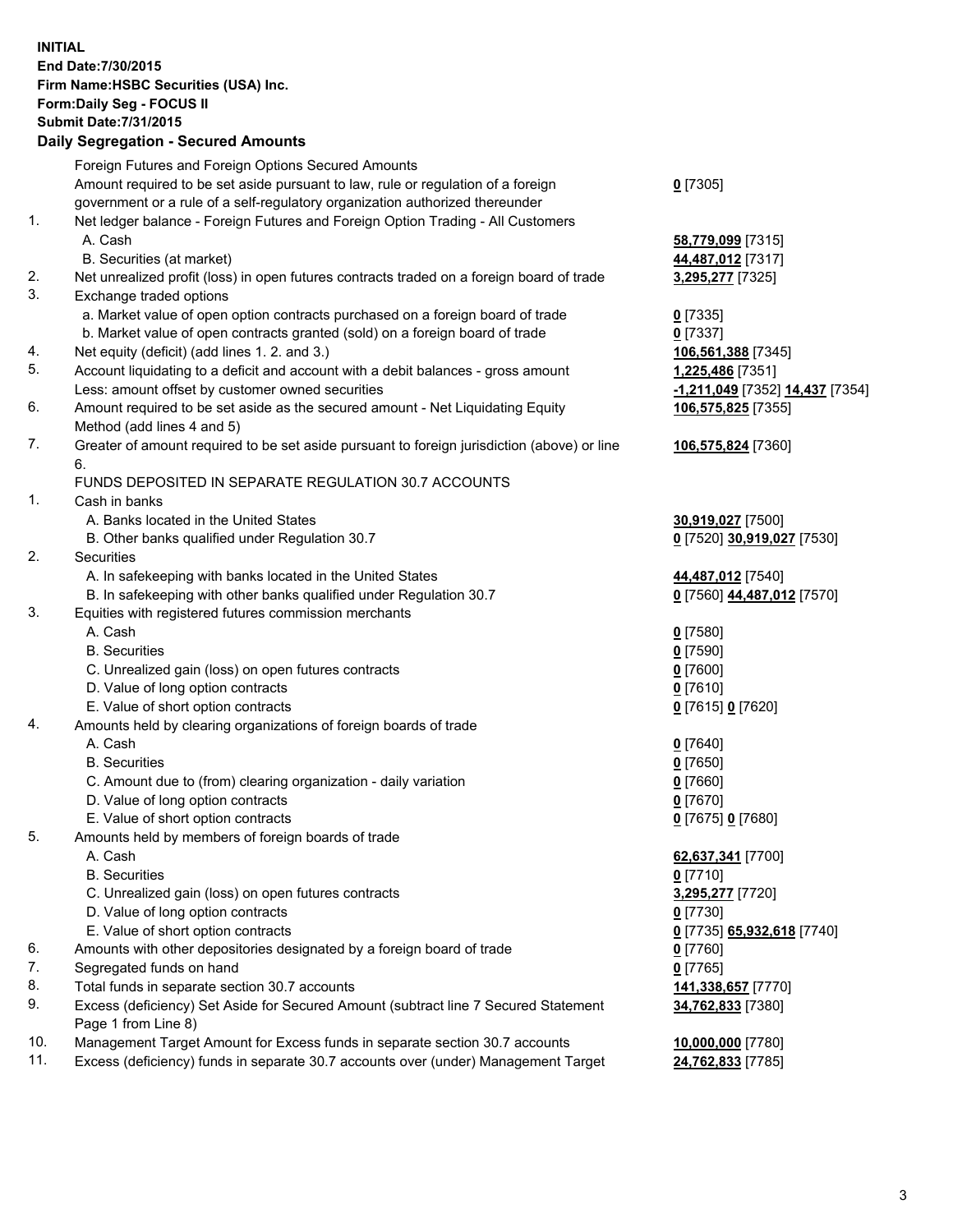|     | <b>INITIAL</b><br>End Date: 7/30/2015<br>Firm Name: HSBC Securities (USA) Inc.<br>Form: Daily Seg - FOCUS II<br><b>Submit Date: 7/31/2015</b><br>Daily Segregation - Segregation Statement |                           |
|-----|--------------------------------------------------------------------------------------------------------------------------------------------------------------------------------------------|---------------------------|
|     | SEGREGATION REQUIREMENTS(Section 4d(2) of the CEAct)                                                                                                                                       |                           |
| 1.  | Net ledger balance                                                                                                                                                                         |                           |
|     | A. Cash                                                                                                                                                                                    | 185,044,714 [7010]        |
|     | B. Securities (at market)                                                                                                                                                                  | 717,137,037 [7020]        |
| 2.  | Net unrealized profit (loss) in open futures contracts traded on a contract market                                                                                                         | 184,979,152 [7030]        |
| 3.  | Exchange traded options                                                                                                                                                                    |                           |
|     | A. Add market value of open option contracts purchased on a contract market                                                                                                                | <u>117,381,659</u> [7032] |
|     | B. Deduct market value of open option contracts granted (sold) on a contract market                                                                                                        | $-6,435,955$ [7033]       |
| 4.  | Net equity (deficit) (add lines 1, 2 and 3)                                                                                                                                                | 1,198,106,607 [7040]      |
| 5.  | Accounts liquidating to a deficit and accounts with                                                                                                                                        |                           |
|     | debit balances - gross amount                                                                                                                                                              | 574,154 [7045]            |
|     | Less: amount offset by customer securities                                                                                                                                                 | -574,079 [7047] 75 [7050] |
| 6.  | Amount required to be segregated (add lines 4 and 5)                                                                                                                                       | 1,198,106,682 [7060]      |
|     | FUNDS IN SEGREGATED ACCOUNTS                                                                                                                                                               |                           |
| 7.  | Deposited in segregated funds bank accounts                                                                                                                                                |                           |
|     | A. Cash                                                                                                                                                                                    | 211,085,649 [7070]        |
|     | B. Securities representing investments of customers' funds (at market)                                                                                                                     | $0$ [7080]                |
|     | C. Securities held for particular customers or option customers in lieu of cash (at                                                                                                        | 127,959,086 [7090]        |
|     | market)                                                                                                                                                                                    |                           |
| 8.  | Margins on deposit with derivatives clearing organizations of contract markets                                                                                                             |                           |
|     | A. Cash                                                                                                                                                                                    | 26,901,648 [7100]         |
|     | B. Securities representing investments of customers' funds (at market)                                                                                                                     | 149,572,500 [7110]        |
|     | C. Securities held for particular customers or option customers in lieu of cash (at<br>market)                                                                                             | 589,177,950 [7120]        |
| 9.  | Net settlement from (to) derivatives clearing organizations of contract markets                                                                                                            | 18,214,838 [7130]         |
| 10. | Exchange traded options                                                                                                                                                                    |                           |
|     | A. Value of open long option contracts                                                                                                                                                     | 117,381,659 [7132]        |
|     | B. Value of open short option contracts                                                                                                                                                    | -6,435,955 [7133]         |
| 11. | Net equities with other FCMs                                                                                                                                                               |                           |
|     | A. Net liquidating equity                                                                                                                                                                  | 61,010,331 [7140]         |
|     | B. Securities representing investments of customers' funds (at market)                                                                                                                     | 0 [7160]                  |
|     | C. Securities held for particular customers or option customers in lieu of cash (at<br>market)                                                                                             | $0$ [7170]                |
| 12. | Segregated funds on hand                                                                                                                                                                   | $0$ [7150]                |
| 13. | Total amount in segregation (add lines 7 through 12)                                                                                                                                       | 1,294,867,706 [7180]      |
| 14. | Excess (deficiency) funds in segregation (subtract line 6 from line 13)                                                                                                                    | 96,761,024 [7190]         |
| 15. | Management Target Amount for Excess funds in segregation                                                                                                                                   | 50,000,000 [7194]         |
| 16. | Excess (deficiency) funds in segregation over (under) Management Target Amount                                                                                                             | 46,761,024 [7198]         |

Excess